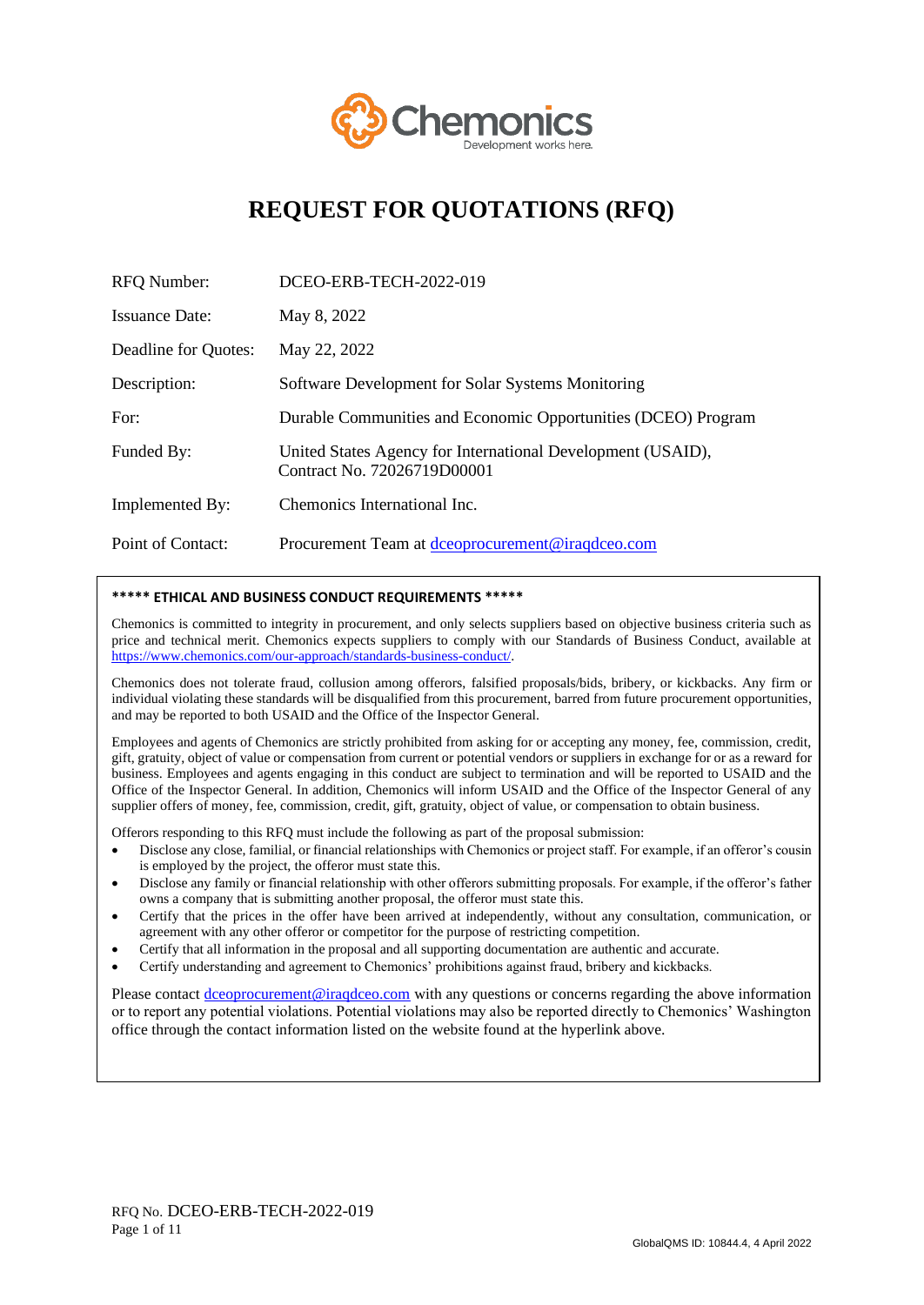## **Section 1: Instructions to Offerors**

## 1. **Introduction**:

Background: Iraq Durable Communities and Economic Opportunities (DCEO) is a United States Agency for International Development (USAID) program implemented by Chemonics International. DCEO aims to support vulnerable communities to build community resilience against destabilizing factors by increasing their adaptive capacity and economic well-being.

Offerors are responsible for ensuring that their offers are received by Chemonics in accordance with the instructions, terms, and conditions described in this RFQ. Failure to adhere with instructions described in this RFQ may lead to disqualification of an offer from consideration.

Purpose: To increase the competitiveness of Iraqi firms and create employment for Iraqi citizens, the project engages private enterprises to solve problems that are constraining their growth and limiting productive employment opportunities. The purpose of this scope of work is to provide client (**KESK Company Ltd**.) with technical support by providing **Software development for Solar Systems monitoring**.

2. **Offer Deadline and Protocol**: Offers must be received no later than 5:00 PM local Iraq time on May 22, 2022, by email only to tenders@iraqdceo.com.

Please reference the RFQ number in any response to this RFQ. Offers received after the specified time and date will be considered late and will be considered only at the discretion of Chemonics.

3. **Questions**: Questions regarding the technical or administrative requirements of this RFQ may be submitted no later than **5:00 PM local Erbil time on Sunday, May 15, 2022,** by email to dceoprocurement@iraqdceo.com. Questions must be submitted in writing; phone calls will not be accepted. Questions and requests for clarification—and the responses thereto—that Chemonics believes may be of interest to other offerors will be circulated to all RFQ recipients who have indicated an interest in bidding.

Only the written answers issued by Chemonics will be considered official and carry weight in the RFQ process and subsequent evaluation. Any verbal information received from employees of Chemonics, or any other entity should not be considered as an official response to any questions regarding this RFQ.

- 4. **Scope of Work**: Section 3 contains the Scope of Work for the required services.
- 5. **Quotations**: Quotations in response to this RFQ must be priced on a fixed-price, all-inclusive basis. Prices must be presented in USD. Prices must be inclusive of all costs (including worker's compensation insurance mandated by U.S. Defense Base Act (DBA insurance). Offers must remain valid for not less than thirty (90) calendar days after the offer deadline. Offerors are requested to provide quotations on their official quotation format or letterhead; in the event this is not possible, offerors may complete the table in Section 3.

In addition, offerors responding to this RFQ are requested to submit the following:

- Organizations responding to this RFQ are requested to submit a copy of their official registration or business license.
- Individuals responding to this RFQ are requested to submit a copy of their identification card.
- A minimum of three (3) references (with name and contact information) indicating the relevant services carried out in the last three (3) years that best illustrate organization/individual's qualifications and past performance. References from USAID or similar donor-funded projects are preferred. Independent verification of the references may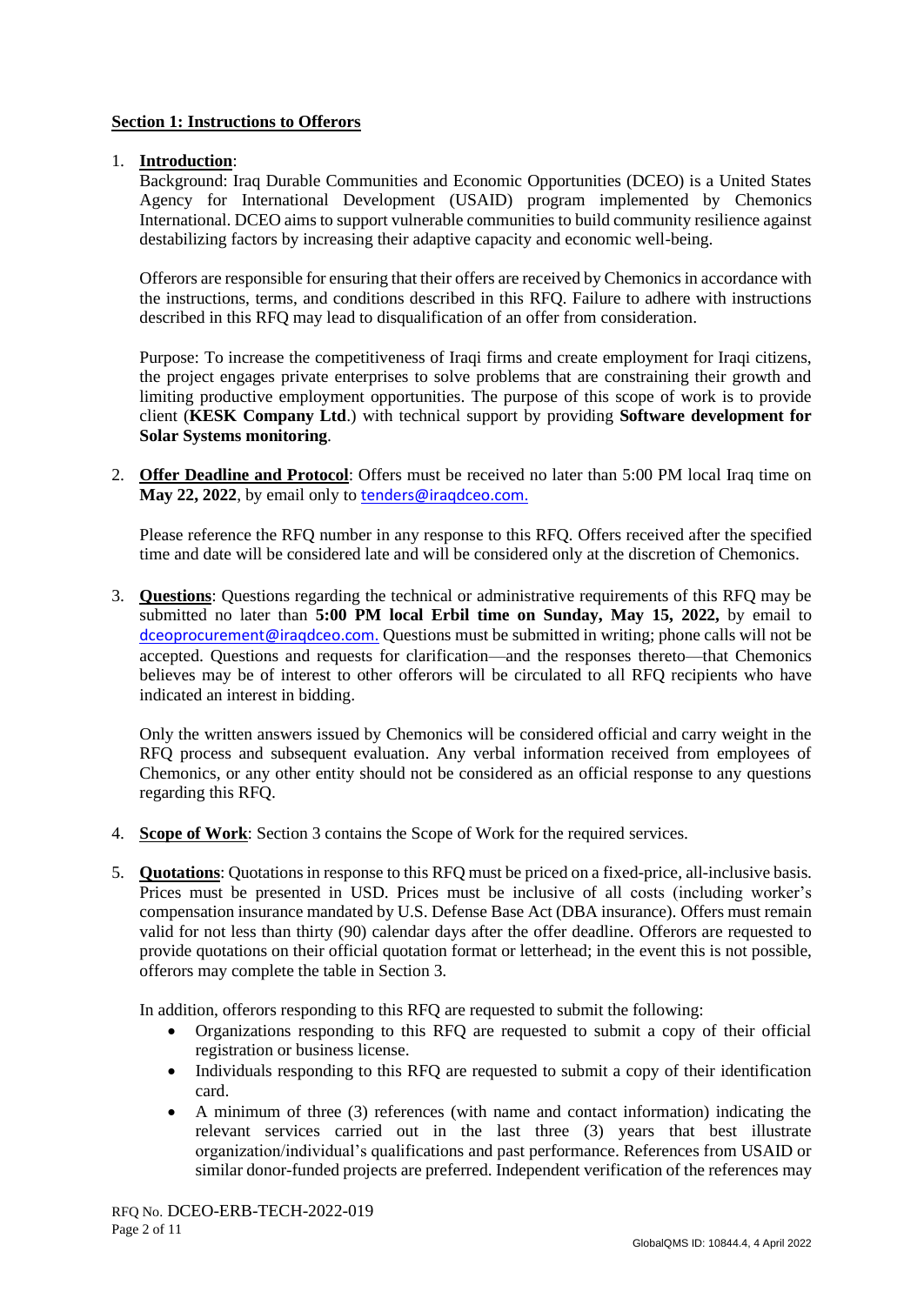be carried out. Chemonics reserves the right to obtain past performance information from sources other than those identified by the offeror.

- Narrative description of past performance for similar services.
- Official quotation, including price, specifications of offered commodities (see Section 3 below for example format) and 3 past performance references.
- Federal Funding Accountability and Transparency Act (FFATA) Subaward Reporting Questionnaire, signed by an authorized representative of the offeror (see Section 5 for questionnaire)

The price quotation be submitted separately from above documents. All other parts of this quotation must not make reference to pricing data in order that the technical evaluation may be made strictly on the basis of technical merit.

6. **Delivery**: As part of its response to this RFQ, each offeror is expected to provide an estimate (in calendar days) of the delivery timeframe (after receipt of order). The delivery estimate presented in an offer in response to this RFQ must be upheld in the performance of any resulting contract

## 7. **Source and Authorized Geographic Code** :

a) All services offered in response to this RFQ or supplied under any resulting award must meet **USAID Geographic Code 937** in accordance with the United States Code of Federal Regulations (CFR), [22 CFR §228.](https://www.gpo.gov/fdsys/pkg/CFR-2017-title22-vol1/pdf/CFR-2017-title22-vol1-part228.pdf) The cooperating country for this RFQ is **Iraq.**

Offerors may not offer or supply services or any commodities that are manufactured or assembled in, shipped from, transported through, or otherwise involving any of the following countries: Cuba, Iran, North Korea, Syria.

Any and all items that are made by Huawei Technology Company, ZTE Corporation, Hytera Communications Corporation, Hangzhou Hikvision Digital Technology Company, Dahua Technology Company will not be accepted. If quotes include items from these entities please note that they will be deemed not technically responsive, and excluded from competition.

b) The USG has implemented a blanket prohibition on providing direct government financing to international solar projects that source from suppliers that are the subject of a [withhold release](https://nam02.safelinks.protection.outlook.com/?url=https%3A%2F%2Fwww.cbp.gov%2Ftrade%2Fprograms-administration%2Fforced-labor%2Fhoshine-silicon-industry-co-ltd-withhold-release-order-frequently-asked-questions&data=04%7C01%7Cmevans%40chemonics.com%7Cceeecd341d8a4ff63e0508d9e754a887%7C7c1f24a67d39452c82370726e3b19a73%7C0%7C0%7C637795173057717238%7CUnknown%7CTWFpbGZsb3d8eyJWIjoiMC4wLjAwMDAiLCJQIjoiV2luMzIiLCJBTiI6Ik1haWwiLCJXVCI6Mn0%3D%7C3000&sdata=yrbsNUrX2K7Mt2xEI2aWOV0T9CU1W8PxaTcDHrp7LY4%3D&reserved=0)  [order](https://nam02.safelinks.protection.outlook.com/?url=https%3A%2F%2Fwww.cbp.gov%2Ftrade%2Fprograms-administration%2Fforced-labor%2Fhoshine-silicon-industry-co-ltd-withhold-release-order-frequently-asked-questions&data=04%7C01%7Cmevans%40chemonics.com%7Cceeecd341d8a4ff63e0508d9e754a887%7C7c1f24a67d39452c82370726e3b19a73%7C0%7C0%7C637795173057717238%7CUnknown%7CTWFpbGZsb3d8eyJWIjoiMC4wLjAwMDAiLCJQIjoiV2luMzIiLCJBTiI6Ik1haWwiLCJXVCI6Mn0%3D%7C3000&sdata=yrbsNUrX2K7Mt2xEI2aWOV0T9CU1W8PxaTcDHrp7LY4%3D&reserved=0) (Hoshine Silicon Industry), on the Commerce Entity List, or otherwise sanctioned for their use of forced labor. The PRC energy companies that were added to the Commerce Entity List for their ties to forced labor are found below.

NOTE: Offerors may not purchase from any of the Suppliers listed below without advance written approval from Chemonics/USAID.

- Hoshine Silicon Industry (metallurgical grade silicon and silicon products) also subject to a WRO
- Xinjiang Daqo New Energy (polysilicon, wafers)
- Xinjiang East Hope Nonferrous Metals (polysilicon, ingots, wafers)
- Xinjiang GCL-New Energy Material (polysilicon, ingots, wafers, cells, modules)
- Xinjiang Production and Construction Corps (state-owned paramilitary organization, electricity supplier)

This does not mean that all PRC-produced solar panels are immediately blocked. Currently, the restriction is just on any panels or products that are directly purchased using USG funds from any of those above companies. Should the purchase of any solar panels or components be required, Chemonics/USAID prior review and written approval is required.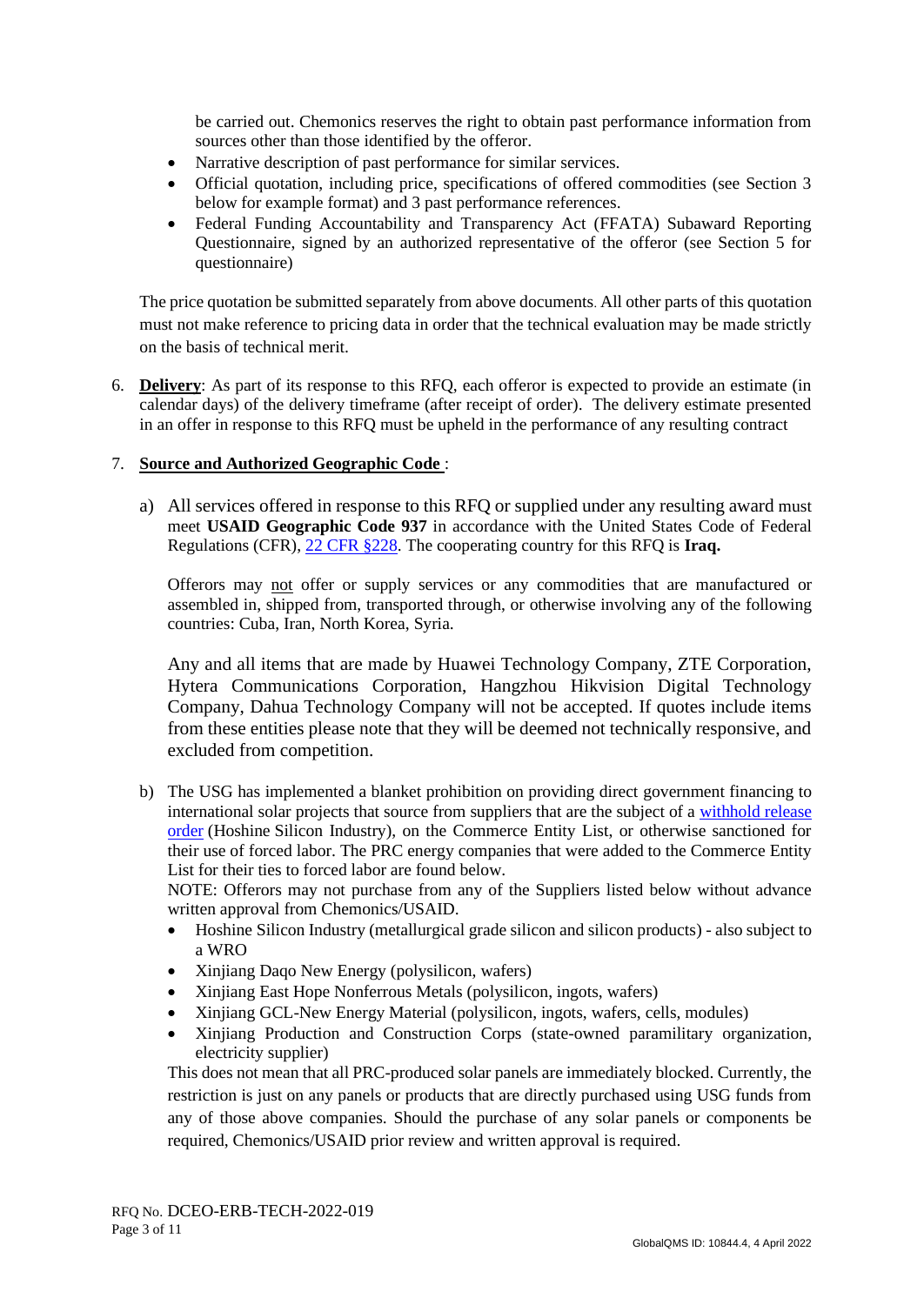## c) **Taxes and VAT**:

The agreement under which this procurement is financed is not exempt from the payment of taxes, VAT, tariffs, duties, or other levies imposed by any laws in effect in the Cooperating Country. Therefore, offerors must include taxes, VAT, charges, tariffs, duties and levies in accordance with the laws of the Cooperating Country.

- **d) UEI Number:** Companies or organizations, whether for-profit or non-profit, shall be requested to provide a Unique Entity Identifier (UEI) number if selected to receive an award in response to this RFQ valued greater than or equal to USD\$30,000 (or equivalent in other currency). If the Offeror does not have a UEI number and is unable to obtain one before the submission deadline, Offeror shall include a statement noting their intention to obtain a UEI number should it be selected as the successful offeror or explaining why registration for a UEI number is not possible. Contact sam.gov to obtain a number. Further guidance on obtaining a UEI number is available from Chemonics upon request.
- e) **Eligibility**: By submitting an offer in response to this RFQ, the offeror certifies that it and its principal officers are not debarred, suspended, or otherwise considered ineligible for an award by the U.S. Government. Chemonics will not award a contract to any firm that is debarred, suspended, or considered to be ineligible by the U.S. Government.
- f) **Evaluation and Basis for Award**: The award will be made to a responsible offeror whose offer follows the RFQ instructions, meets the eligibility requirements, evaluation criteria must be edited as needed; this option is the recommended default): and is determined via a **trade-off analysis** to be the best value based on application of the following evaluation criteria. Points will be awarded for cost which will be primarily evaluated for realism and reasonableness. For overall evaluation purposes of this RFQ, technical evaluation factors other than cost, when combined, are considered more important than cost factors. If technical scores are determined to be equal or nearly equal, cost will become the determining factor.

The relative importance of each individual criterion is indicated by the number of points below:

- **Technical Know How– 20 points:** Chemonics will assess whether the proposal explains, understands, and responds to the objectives of the project as stated in the Scope of Work.
- **Approach and Methodology – 20 points:** Chemonics will assess whether the proposed program approach and detailed activities and suggested timeline fulfill the requirements of executing the Scope of Work effectively and efficiently.
- **Corporate Capabilities- 20 points**: Chemonics will evaluate whether the company experience is relevant to the project Scope of Work.
- **Past Performance 20 points:** Offerors must include three (3) past performance references of similar work (under contracts or subcontracts) previously implemented as well as contact information for the companies for which such work was completed. Contact information must include at a minimum: name of point of contact who can speak to the offeror's performance, name and address of the company for which the work was performed, and email and phone number of the point of contact. Chemonics will assess the past performance of the Offerors by contacting three (3) references who may indicate the Offeror's past performance for projects of similar size and scope
- **Price – 20 points**: Overall price of the quotation.

Please note that if there are significant deficiencies regarding responsiveness to the requirements of this RFQ, an offer may be deemed "non-responsive" and thereby disqualified from consideration. Chemonics reserves the right to waive immaterial deficiencies at its discretion.

Best-offer quotations are requested. It is anticipated that award will be made solely on the basis of these original quotations. However, Chemonics reserves the right to conduct any of the following: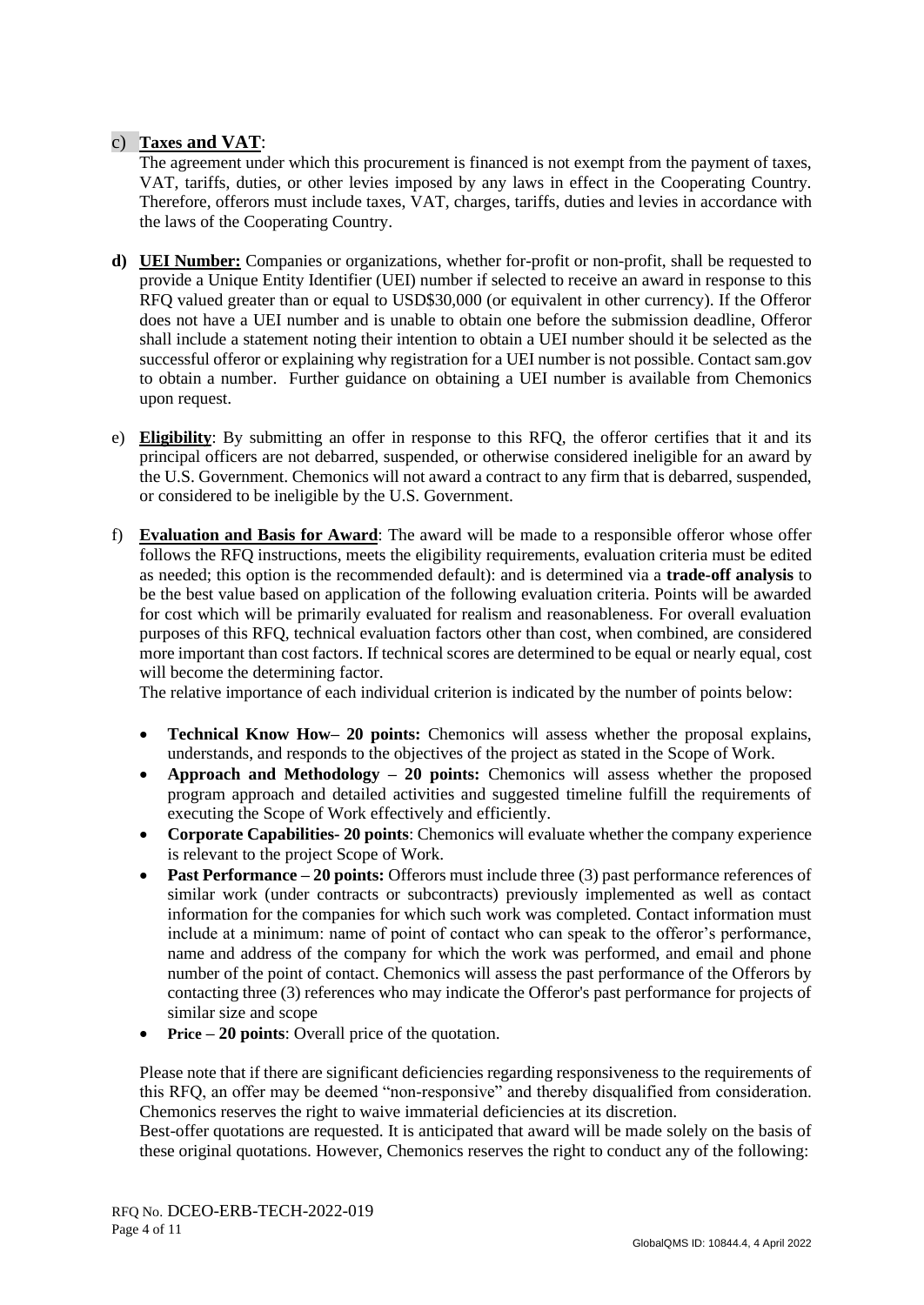Chemonics may conduct negotiations with and/or request clarifications from any offeror prior to award.

- While preference will be given to offerors who can address the full technical requirements of this RFQ, Chemonics may issue a partial award or split the award among various Vendors, if in the best interest of the DCEO Project.
- Chemonics may cancel this RFQ at any time.
- Chemonics may reject all offers, if such action is considered to be in the best interest of Chemonics.

Please note that in submitting a response to this RFQ, the offeror understands that USAID is not a party to this solicitation and the offeror agrees that any protest hereunder must be presented—in writing with full explanations—to the DCEO Project for consideration, as USAID will not consider protests regarding procurements carried out by implementing partners. Chemonics, at its sole discretion, will make a final decision on the protest for this procurement.

g) **Terms and Conditions**: This is a Request for Quotations only. Issuance of this RFQ does not in any way obligate Chemonics, the DCEO Project, or USAID to make an award or pay for costs incurred by potential offerors in the preparation and submission of an offer.

This solicitation is subject to Chemonics' standard terms and conditions. Any resultant award will be governed by these terms and conditions; a copy of the full terms and conditions is available upon request. Please note the following terms and conditions will apply:

- (a) Chemonics' standard payment terms are net 30 days after receipt and acceptance of any commodities or deliverables. Payment will only be issued to the entity submitting the offer in response to this RFQ and identified in the resulting award; payment will not be issued to a third party.
- (b) Any award resulting from this RFQ will be firm fixed price, in the form of a purchase order.
- (c) No services or commodities may be supplied that are manufactured or assembled in, shipped from, transported through, or otherwise involving any of the following countries: Cuba, Iran, North Korea, Syria.
- (d) Any international air or ocean transportation or shipping carried out under any award resulting from this RFQ must take place on U.S.-flag carriers/vessels.
- (e) United States law prohibits transactions with, and the provision of resources and support to, individuals and organizations associated with terrorism. The Vendor under any award resulting from this RFQ must ensure compliance with these laws.

#### **Section 2: Offer Checklist**

To assist offerors in preparation of the quote, the following checklist summarizes the documentation to include an offer in response to this RFQ:

 $\Box$  Cover letter, signed by an authorized representative of the offeror (see Section 4 for template)

 $\Box$  Official quotation, including proof of technical qualifications, (see Section 3 for scope of work, required technical qualifications, and the template to provide quotations);

 $\Box$  Copy of offeror's registration or business license (see Section 1.5 for more details);

 $\Box$  Contact information for at least three (3) references of past or present clients indicating the relevant services carried out in the last three (3) years that best illustrate company/individual's qualifications and past performance (see Section 1.5 for more details).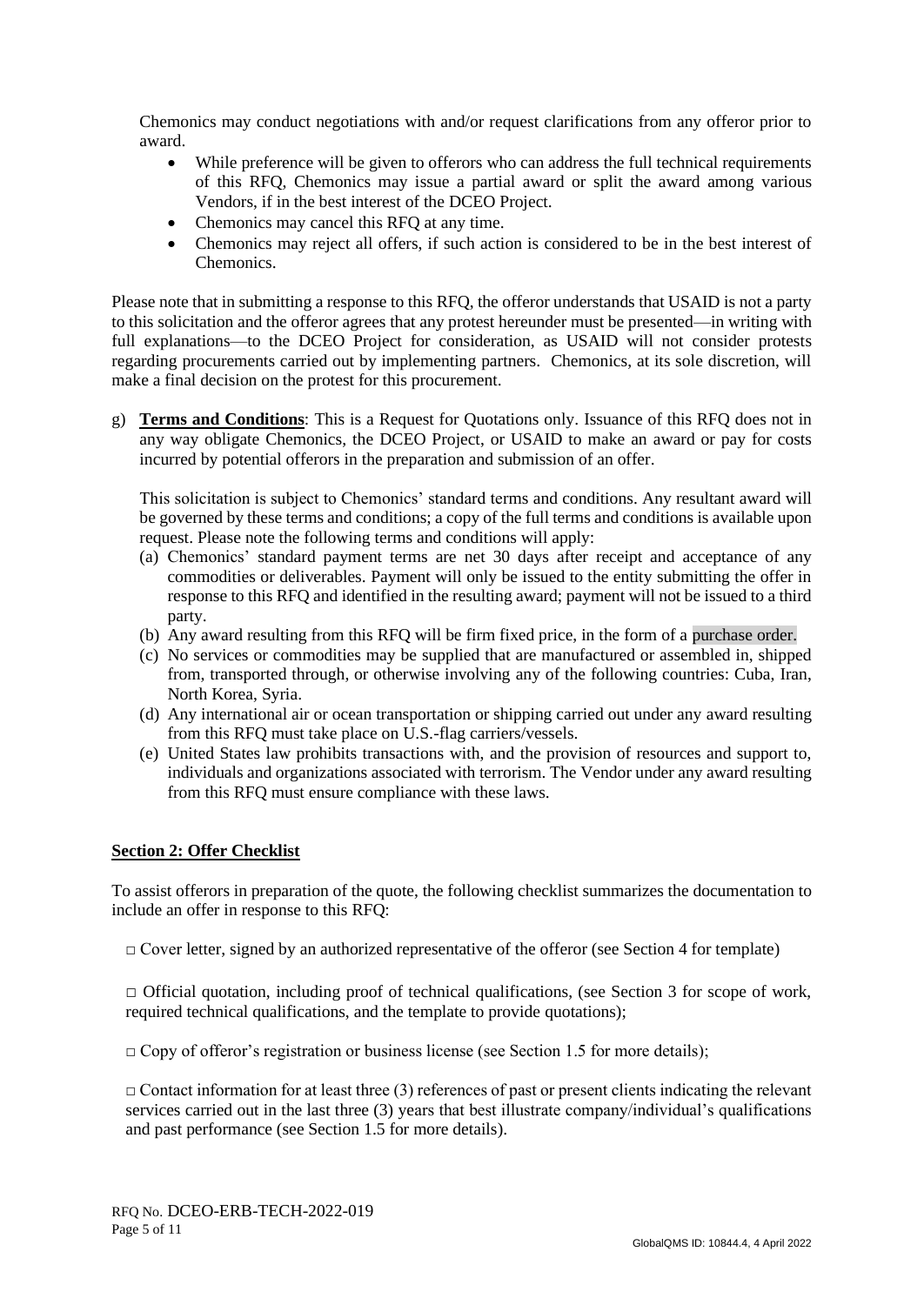□ Federal Funding Accountability and Transparency Act (FFATA) Subaward Reporting Questionnaire, signed by an authorized representative of the offeror (see Section 5 for questionnaire). This form shall be completed only if the value is over \$30,000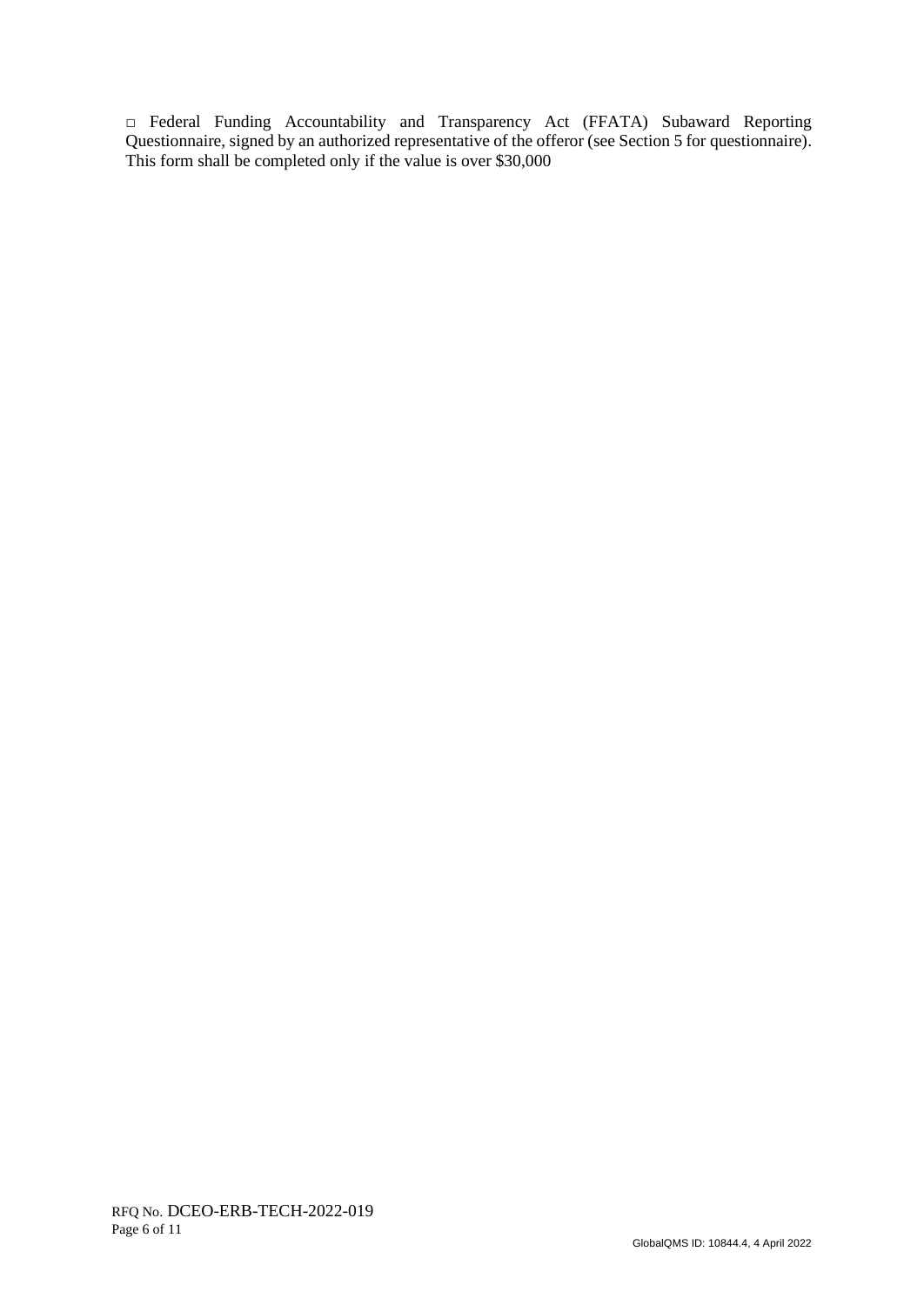## **Section 3: Scope of Work and Technical Qualifications**

The purpose of this RFQ is to engage the firm to provide software development for Solar Systems monitoring to Chemonics and DCEO Project. The firm shall, and when requested, provide the following services:

## **1. Software development for Solar Systems monitoring:**

To develop software that enables the owner (KESK) and its users to access real-time energy and carbon emission savings indicators for the solar energy applications and solutions. The software will provide a dashboard with power statistics: WP/hr /Day/ month with details of solar input and grid power consumption, per unit, per project, and per customer. The dashboard will report KESK solar air conditioner indicators including the indoor temperature, temperature controls, operation modes, fan speed regulation, solar power input, grid power input, light on/off, AC limiting option for each unit and combined.

## **The vendor should provide Annual Support and Service for 12 months include the following:**

- Provide on-demand and periodic operational and maintenance service.
- Answer phone calls and emails to address any questions and requests.

## **Technical Qualifications that the selected offeror must possess:**

The table below contains the list of services under RFQ. Offerors are requested to provide quotations containing the information below on official letterhead or official quotation format. In the event this is not possible, offerors may complete this Section 3 and submit a signed/stamped version to Chemonics.

#### **Technical Specification: The supplied monitoring software must comply with the below-mentioned specification:**

- Supports integration with the Philips Hue, Wemo Insight, Alexa, as well as Kasa HS110 plugs and works on Android and IOS technology/t
- The related hardware must support operating temperature of (-10 to 55) and other device vibrations
- Monitor real-time energy consumption and saving and shares pop-up notification to users for any potential problems
- Monitors system performance and sends a notification via dashboard.
- Supports data collection to enable the dashboard to report the indoor temperature, temperature controls, operation modes, fan speed regulation, solar power input, grid power input, light on/off, AC limiting option.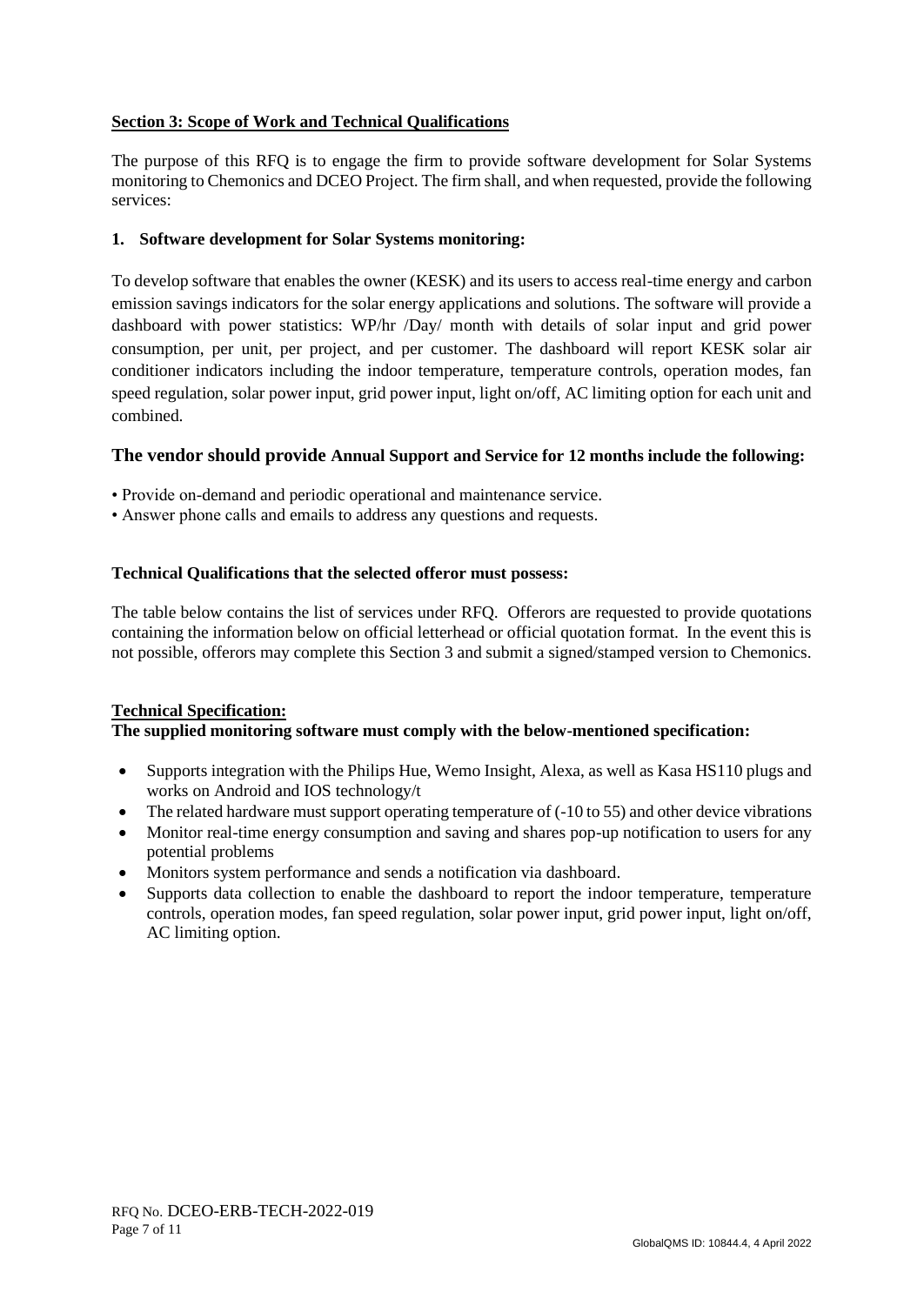#### **Electronic deliveries shall be made by the Vendor to KESK**

| $\#$           | <b>Description</b>                                                       | Scope of work                                                                                                                                                                                                                                                                                                                                                                                                                                                        | <b>Service Provided</b> | Period      | <b>Unit Price</b><br>(USD) | <b>Total Price</b><br>(USD) |
|----------------|--------------------------------------------------------------------------|----------------------------------------------------------------------------------------------------------------------------------------------------------------------------------------------------------------------------------------------------------------------------------------------------------------------------------------------------------------------------------------------------------------------------------------------------------------------|-------------------------|-------------|----------------------------|-----------------------------|
| 1              | Research and<br>Development<br>for<br><b>KESK</b><br>Hardware<br>Product | Assigning staff to provide full technical<br>information and gather data from the<br>hardware developer and their technical<br>team until the process is complete.<br>• Coordinate with the hardware developer to develop the<br>PCB sample for the new KESK solar AC model to export<br>its IOT data to the software.<br>• Conduct research and development and<br>make available all components needed in<br>addition to the software development                  |                         | month       |                            |                             |
| $\overline{c}$ | <b>KESK Web</b><br>Application<br>Development                            | • Data collection and development of<br>software design.<br>• KESK Web Application Development<br>including:<br>o Front End<br>o Back End<br>o Database<br>o API Calls<br>• KESK API Creation based on HTTP Request<br>ONLY. Building a strong API for KESK that listens to<br>HTTP Request listen/send for data<br>• Develop the prototype for KESK<br>• Carry out testing and commissioning<br>• Develop the final Software system and<br>make it fully functional |                         | 2<br>months |                            |                             |
|                | Delivery of<br>software,<br>installation,<br>testing, and<br>training    | Perform testing to the software including:<br>• Functional testing<br>• Code review<br>· Static code analysis<br>• Unit testing<br>· Single user performance<br>· Provide training to staff on how to use a<br>system.                                                                                                                                                                                                                                               |                         | 9<br>months |                            |                             |
|                | <b>Total Price in USD</b>                                                |                                                                                                                                                                                                                                                                                                                                                                                                                                                                      |                         |             |                            |                             |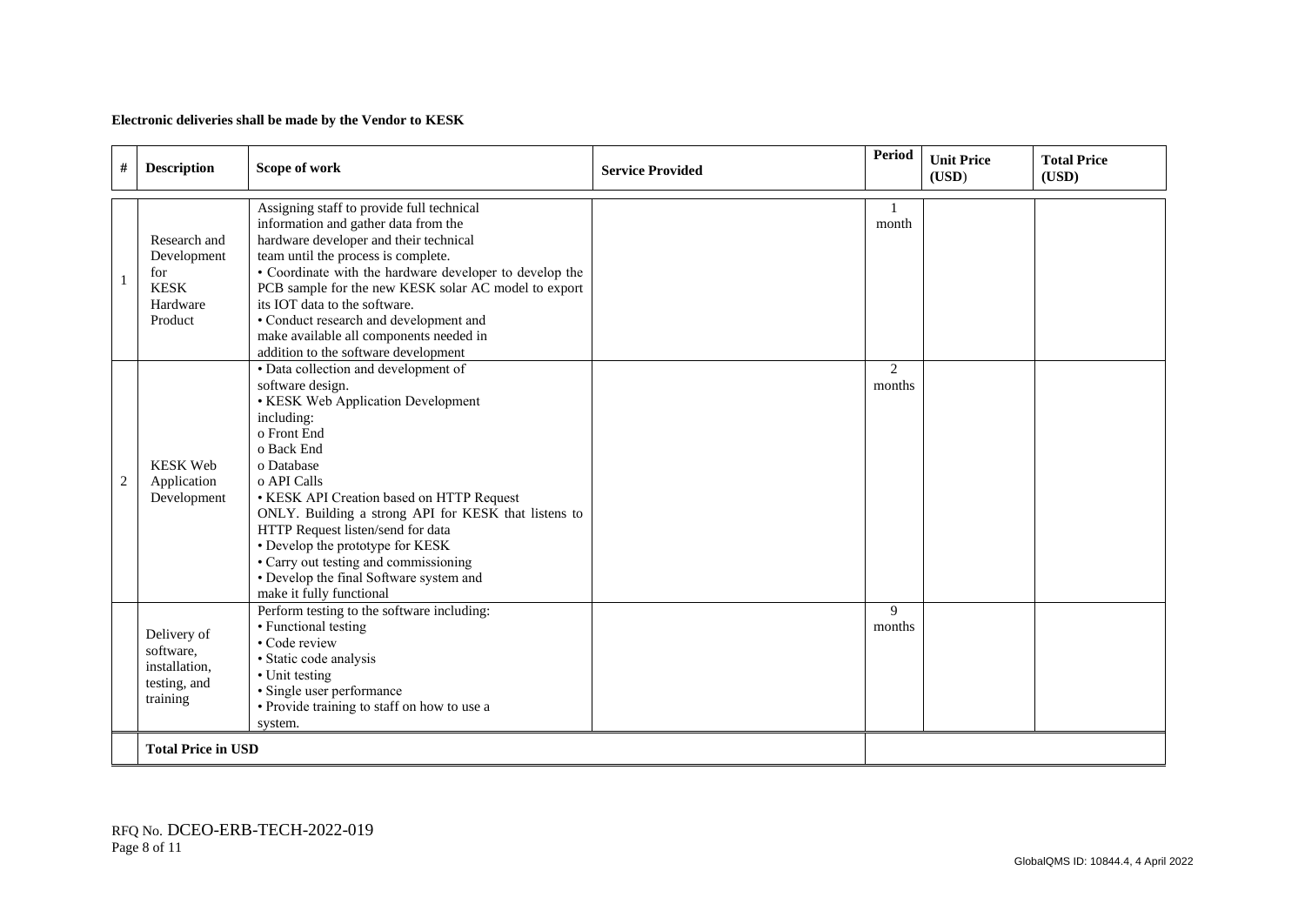Delivery time (after receipt of order): \_\_\_\_\_\_\_\_\_calendar days

The delivery estimate presented in an offer in response to this RFQ must be upheld in the performance of any resulting contract.

The prices quoted above remain fixed for the next Three "3" months:  $Y$ es  $N$ o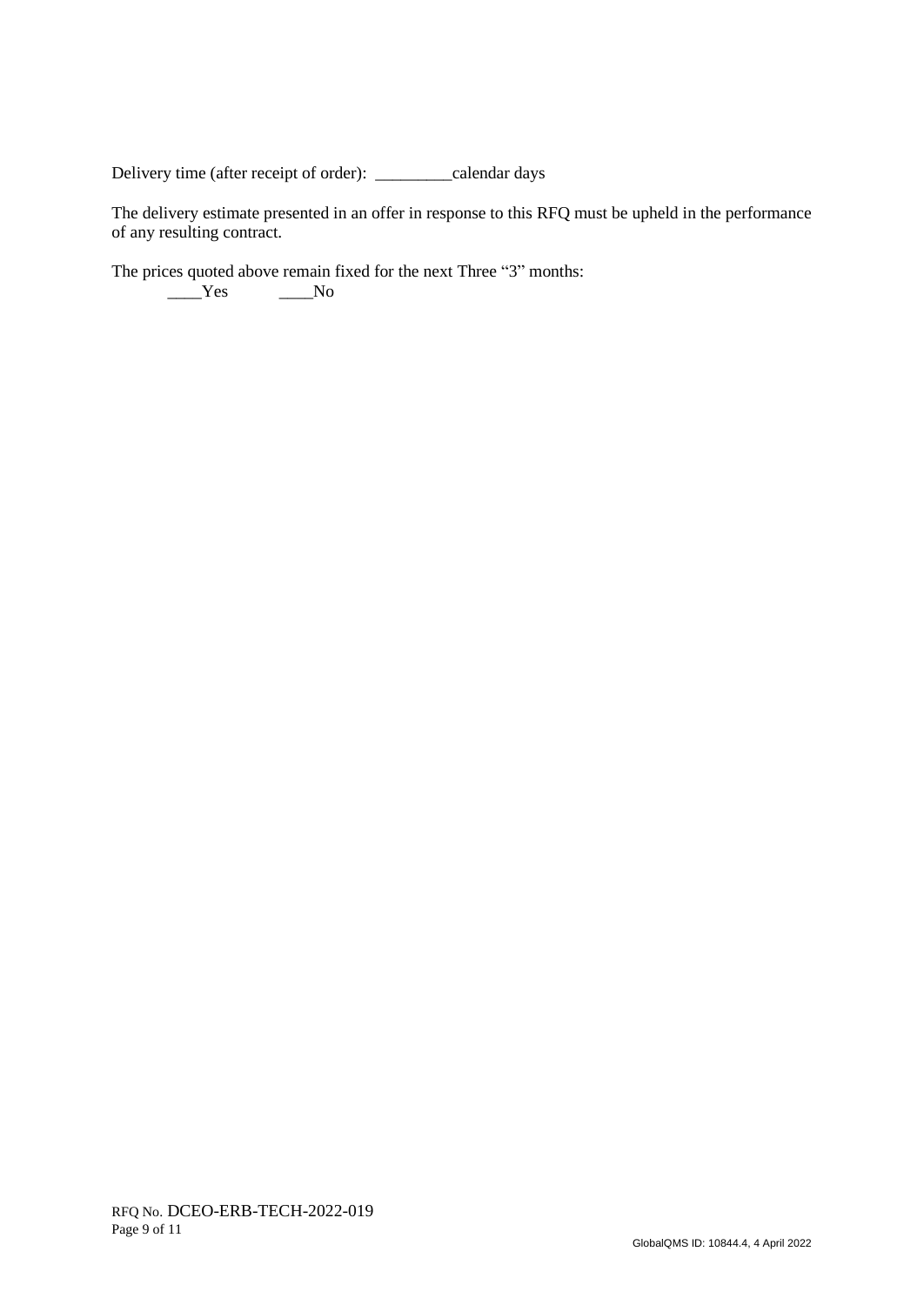#### **Section 4: Offer Cover Letter**

*The following cover letter must be placed on letterhead and completed/signed/stamped by a representative authorized to sign on behalf of the offeror:*

To: Durable Communities and Economic Opportunities (DCEO) Erbil, Iraq

Reference: RFO DCEO-ERB-TECH-2022-019

To Whom It May Concern:

We, the undersigned, hereby provide the attached offer to perform all work required to complete the activities and requirements as described in the above-referenced RFQ. Please find our offer attached.

We hereby acknowledge and agree to all terms, conditions, special provisions, and instructions included in the above-referenced RFQ. We further certify that the below-named firm—as well as the firm's principal officers and all commodities and services offered in response to this RFQ—are eligible to participate in this procurement under the terms of this solicitation and under USAID regulations.

Furthermore, we hereby certify that, to the best of our knowledge and belief:

- We have no close, familial, or financial relationships with any Chemonics or DCEO project staff members;
- We have no close, familial, or financial relationships with any other offerors submitting quotes in response to the above-referenced RFQ; and
- The prices in our offer have been arrived at independently, without any consultation, communication, or agreement with any other offeror or competitor for the purpose of restricting competition.
- All information in our quote and all supporting documentation is authentic and accurate.
- We understand and agree to Chemonics' prohibitions against fraud, bribery, and kickbacks.

We hereby certify that the enclosed representations, certifications, and other statements are accurate, current, and complete.

| Date:                                                                                                                                                                                                                          |  |  |  |
|--------------------------------------------------------------------------------------------------------------------------------------------------------------------------------------------------------------------------------|--|--|--|
| Company Name: Name: Name: Name: Name: Name: Name: Name: Name: Name: Name: Name: Name: Name: Name: Name: Name: Name: Name: Name: Name: Name: Name: Name: Name: Name: Name: Name: Name: Name: Name: Name: Name: Name: Name: Name |  |  |  |
|                                                                                                                                                                                                                                |  |  |  |
|                                                                                                                                                                                                                                |  |  |  |
| Company Registration or Taxpayer ID Number:                                                                                                                                                                                    |  |  |  |
|                                                                                                                                                                                                                                |  |  |  |
| Does the company have an active bank account (Yes/No)?                                                                                                                                                                         |  |  |  |
| Official name associated with bank account (for payment): _______________________                                                                                                                                              |  |  |  |